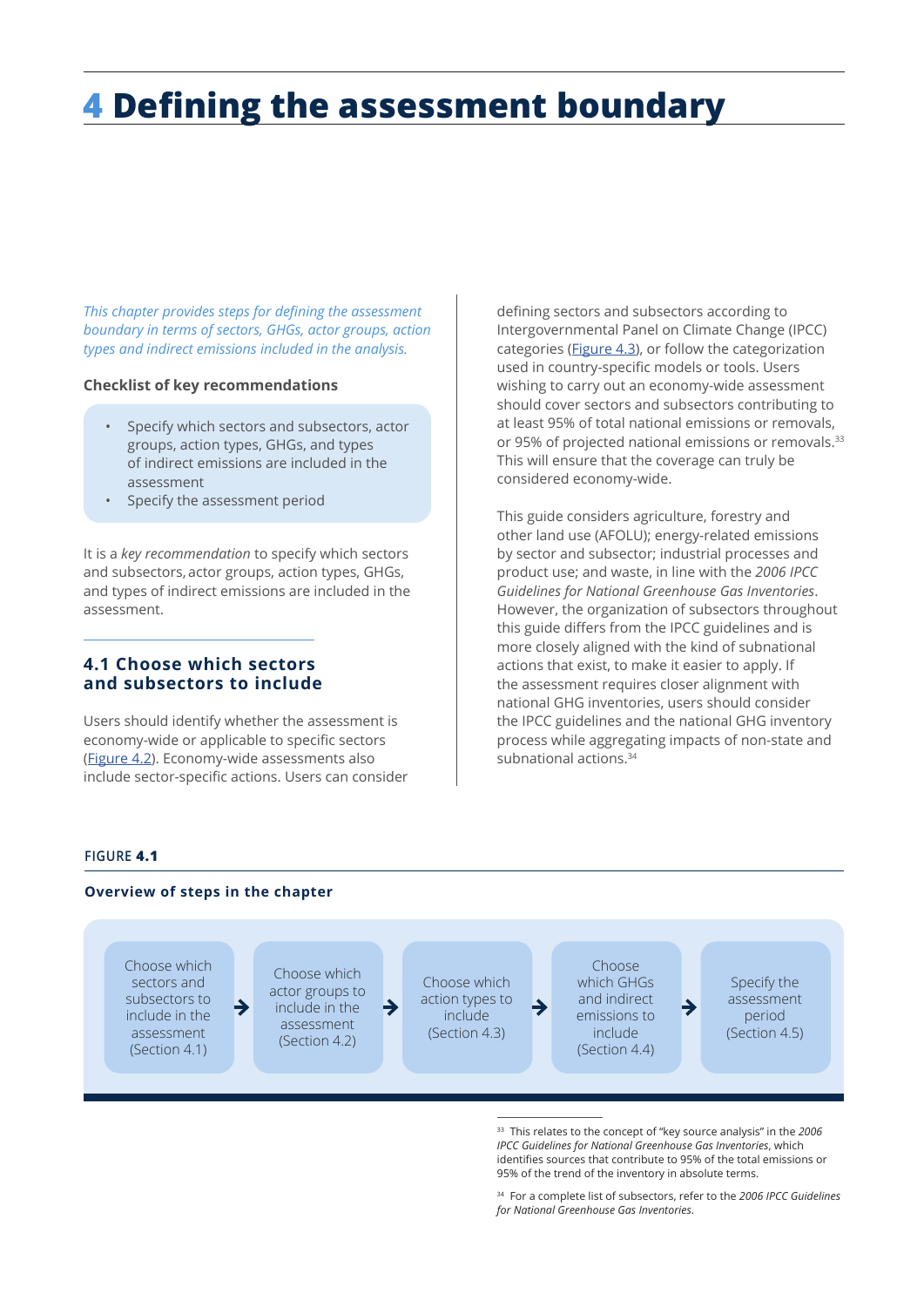## <span id="page-1-0"></span>**4.2 Choose which actor groups to include**

Users should identify which actor groups to include in the assessment. The assessment can include actions taken by all or a subset of the following types of actors:

- cities
- states, provinces and regions
- companies
- investors
- civil society organizations
- others.

Users may choose to focus on one group of actors, such as cities, states or businesses. Alternatively, users may wish to focus more broadly on all actor

#### **FIGURE 4.2**

#### **Defining the assessment boundary**

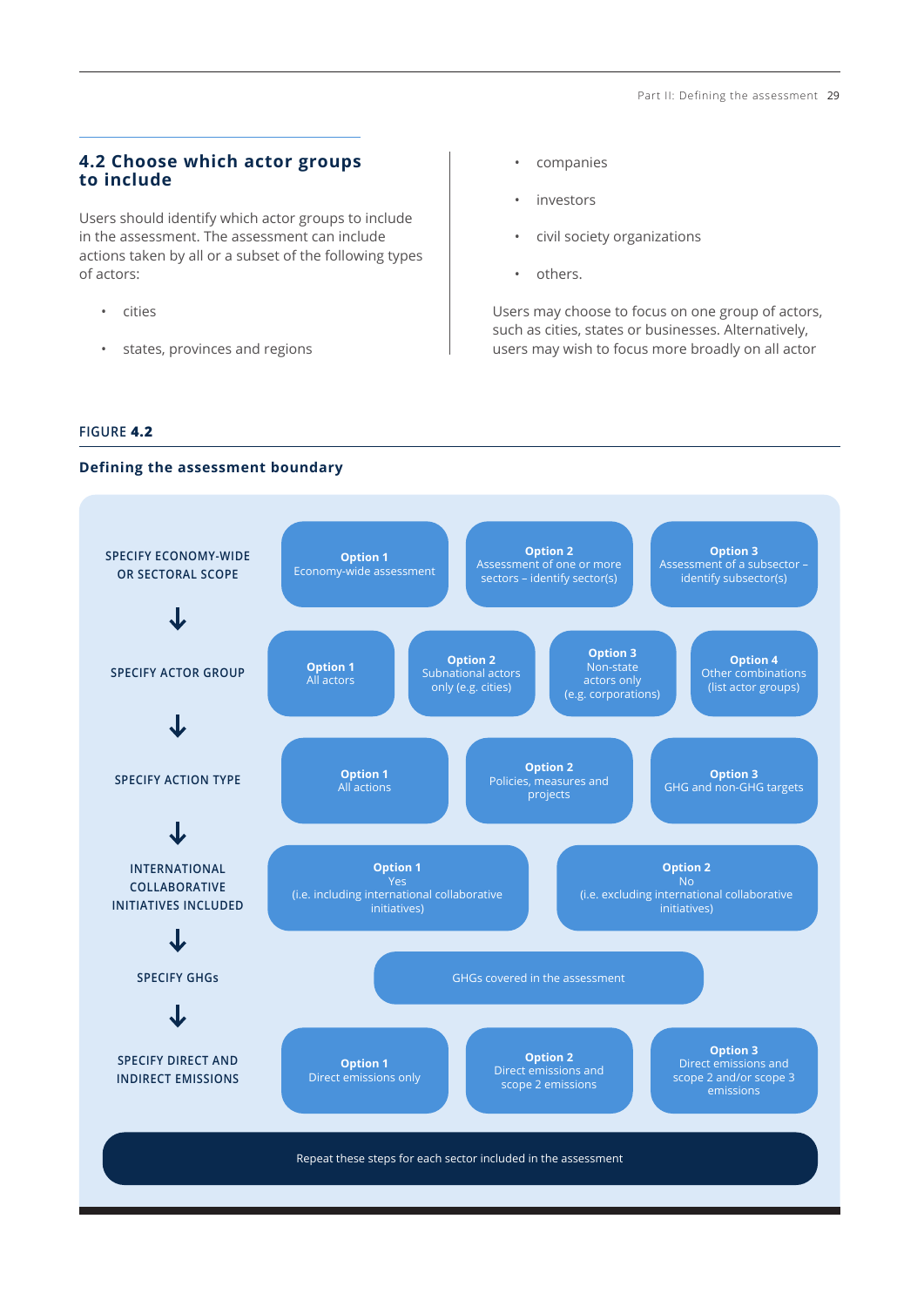#### <span id="page-2-0"></span>**FIGURE 4.3**

#### **Main sectors and subsectors defined by the IPCC for national inventories**



groups. Depending on the objectives and data availability, specific subgroups may be targeted, such as cities of a certain size or businesses within a specific economic sector [\(Figure 4.2](#page-1-0)).

## **4.3 Choose which action types to include**

Users should determine which types of actions by the selected actor groups are to be included in the analysis ([Figure 4.2](#page-1-0)). Non-state and subnational actions can encompass a large number of actions and targets of actors such as businesses, cities, states, provinces and investors across all sectors,

sometimes transcending national boundaries. Climate action plans from individual actor groups such as cities may contain mitigation targets, along with specific policies and measures to realize the targets. Some actors, such as investors, may be participating in cooperative initiatives or taking individual action, such as issuing green bonds for clean energy projects. [Table 4.1](#page-3-0) illustrates the variety of non-state and subnational actions in the United States as an example. Users can adopt a similar table to organize their actions.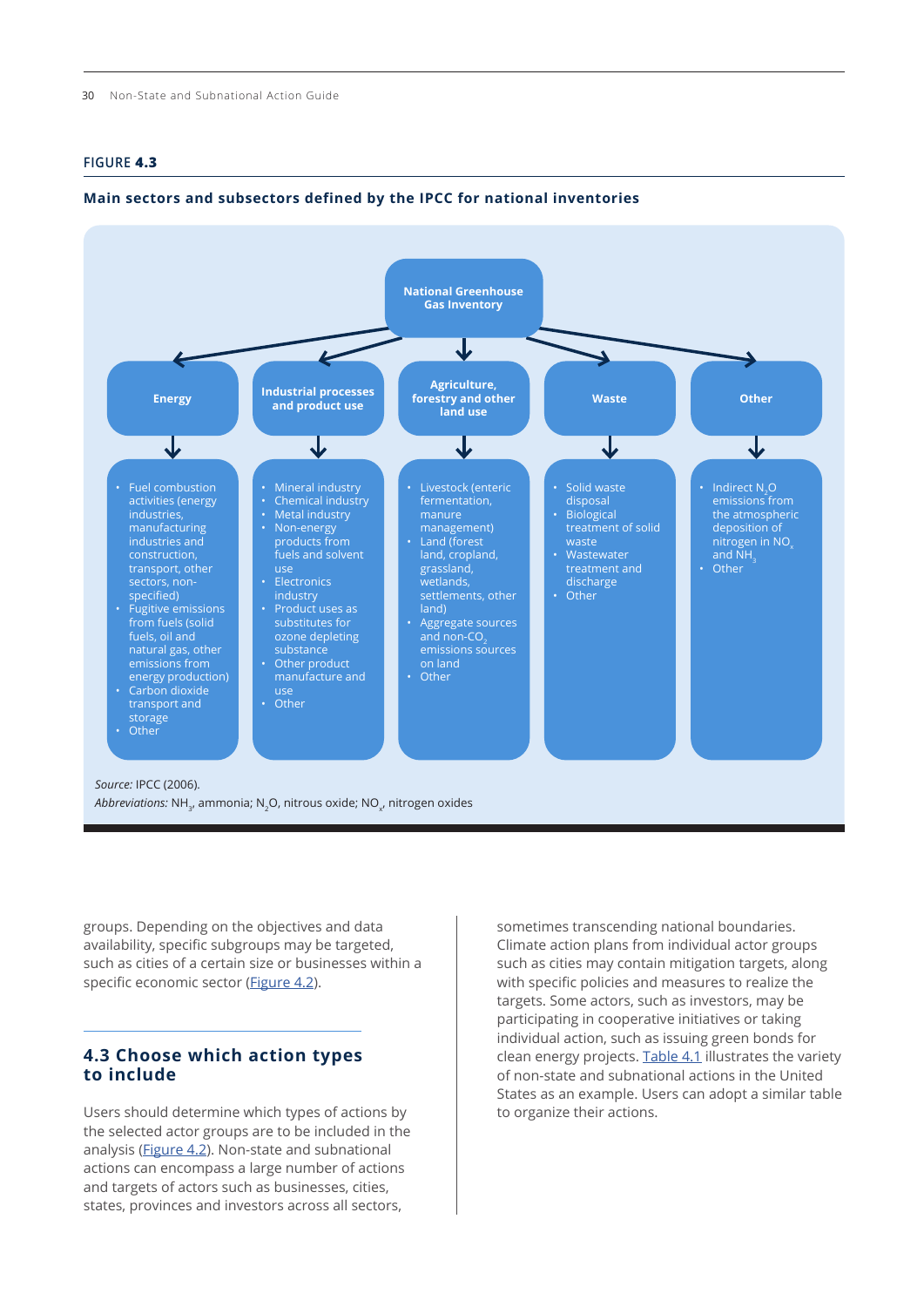## <span id="page-3-0"></span>**TABLE 4.1**

# **Examples of targets and actions adopted by United States states, cities and businesses**

| <b>States</b>                                                                                | <b>Cities</b>                                              | <b>Businesses</b>                                                                        |  |
|----------------------------------------------------------------------------------------------|------------------------------------------------------------|------------------------------------------------------------------------------------------|--|
| <b>GHG target/cap</b>                                                                        |                                                            |                                                                                          |  |
| Legally binding GHG emissions<br>targets                                                     | Climate change goal formally adopted<br>or in progress     | Science-based GHG reduction target                                                       |  |
| Carbon pricing                                                                               |                                                            | Internal carbon price                                                                    |  |
| Renewable/CCS/nuclear                                                                        |                                                            |                                                                                          |  |
| Renewable energy portfolio<br>standards or goals                                             | Committed to 100% renewable energy                         | Companies with renewable targets<br>such as 100% renewable energy                        |  |
| Property Assessed Clean Energy<br>(PACE) financing to facilitate clean<br>energy investments | Power purchase agreements                                  | Power purchase agreements                                                                |  |
| Financial incentives for CCS                                                                 |                                                            |                                                                                          |  |
| Zero-emission credits for nuclear                                                            |                                                            |                                                                                          |  |
| <b>Energy efficiency</b>                                                                     |                                                            |                                                                                          |  |
| Combined heat and power financing<br>and incentives                                          | Energy savings goal formally adopted<br>or in progress     | Corporate energy efficiency<br>improvements through Better<br><b>Buildings Challenge</b> |  |
| Energy efficiency resource standard<br>or goals                                              | Energy efficiency procurement policy                       | Industrial energy efficiency<br>improvements through Better Plants<br>Program            |  |
| Adoption of "best-in-class" building<br>energy codes                                         | Adoption of the 2015 IECC building<br>code or stretch code |                                                                                          |  |
| Appliance and equipment energy<br>efficiency standards                                       | Green building requirements for<br>some private buildings  |                                                                                          |  |
|                                                                                              | Required building retrofit or retro<br>commissioning       |                                                                                          |  |
| <b>Transport</b>                                                                             |                                                            |                                                                                          |  |
| Freight plan with multimodal freight<br>strategies                                           | Car-sharing programme                                      | Emissions reductions from<br>transportation and distribution                             |  |
| Efficient vehicle requirement for<br>public fleet procurement                                | Bike-sharing programme                                     | Efficient routing efforts                                                                |  |
| Integration of transport and land use<br>in comprehensive plans                              | Sustainable transportation plan                            | Backhauling practices by logistics<br>companies                                          |  |
| Dedicated funding streams for<br>public transit                                              | Fuel efficiency requirement for public<br>fleets           |                                                                                          |  |
| Financial incentives for high-<br>efficiency vehicles                                        | Codified VMT/transportation-related<br>GHG targets         |                                                                                          |  |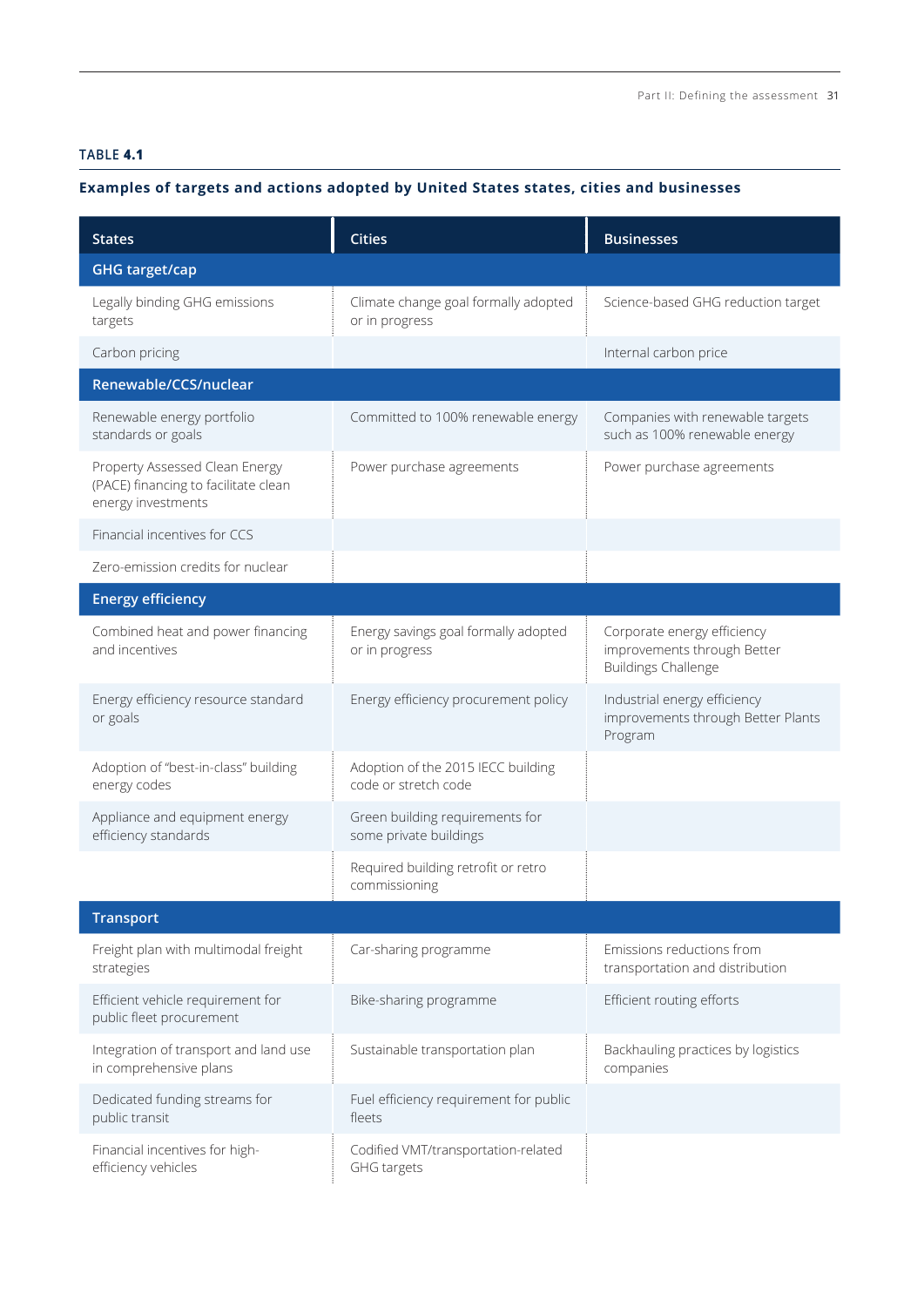#### **TABLE 4.1, continued**

#### **Examples of targets and actions adopted by United States states, cities and businesses**

| <b>States</b>                                                    | <b>Cities</b>                                                    | <b>Businesses</b>                                          |
|------------------------------------------------------------------|------------------------------------------------------------------|------------------------------------------------------------|
| Clean streets legislation                                        | Codified travel mode target                                      |                                                            |
| California's vehicle emission<br>standards                       | Vehicle infrastructure incentives                                |                                                            |
| Zero Emission Vehicle mandate                                    | Vehicle purchase incentives                                      |                                                            |
| Low-carbon-fuel standard                                         | No minimum parking requirements for<br>new developments          |                                                            |
| Freight-specific energy efficiency<br>performance metrics        | Efficient freight strategy                                       |                                                            |
|                                                                  | Adoption of technologies to help<br>coordinate freight transport |                                                            |
| <b>Forestry and land use</b>                                     |                                                                  |                                                            |
| Property tax programmes to support<br>sustainable forests        | Urban heat island goals                                          | Soil sequestration by food companies                       |
| Conservation easement tax credits                                | Green infrastructure targets and<br>policies                     | Biogas generation from manure                              |
| Cost-sharing programmes to<br>improve forest systems             |                                                                  |                                                            |
| Wildfire protection incentives                                   |                                                                  |                                                            |
| <b>Methane</b>                                                   |                                                                  |                                                            |
| Landfill gas energy project incentive                            | Zero-waste goal                                                  | Joining EPA's Natural Gas STAR<br>programme                |
| Rules and incentives to reduce food<br>waste                     |                                                                  | Joining EPA's Methane Challenge                            |
| Coal mine methane standards                                      |                                                                  | Actions that reduce food waste by<br>50%                   |
| Methane standards for existing oil<br>and natural gas facilities |                                                                  |                                                            |
| Methane emissions reduction<br>targets                           |                                                                  |                                                            |
| <b>HFCs</b>                                                      |                                                                  |                                                            |
| HFC management programme<br>(stronger than EPA)                  |                                                                  | Supermarkets committing to reduce<br>HFC emissions and use |

*Source:* America's Pledge (2017).

*Abbreviations:* CCS, carbon capture and storage; EPA, Environmental Protection Agency; HFC, hydrofluorocarbon; IECC, International Energy Conservation Code; VMT, vehicle miles travelled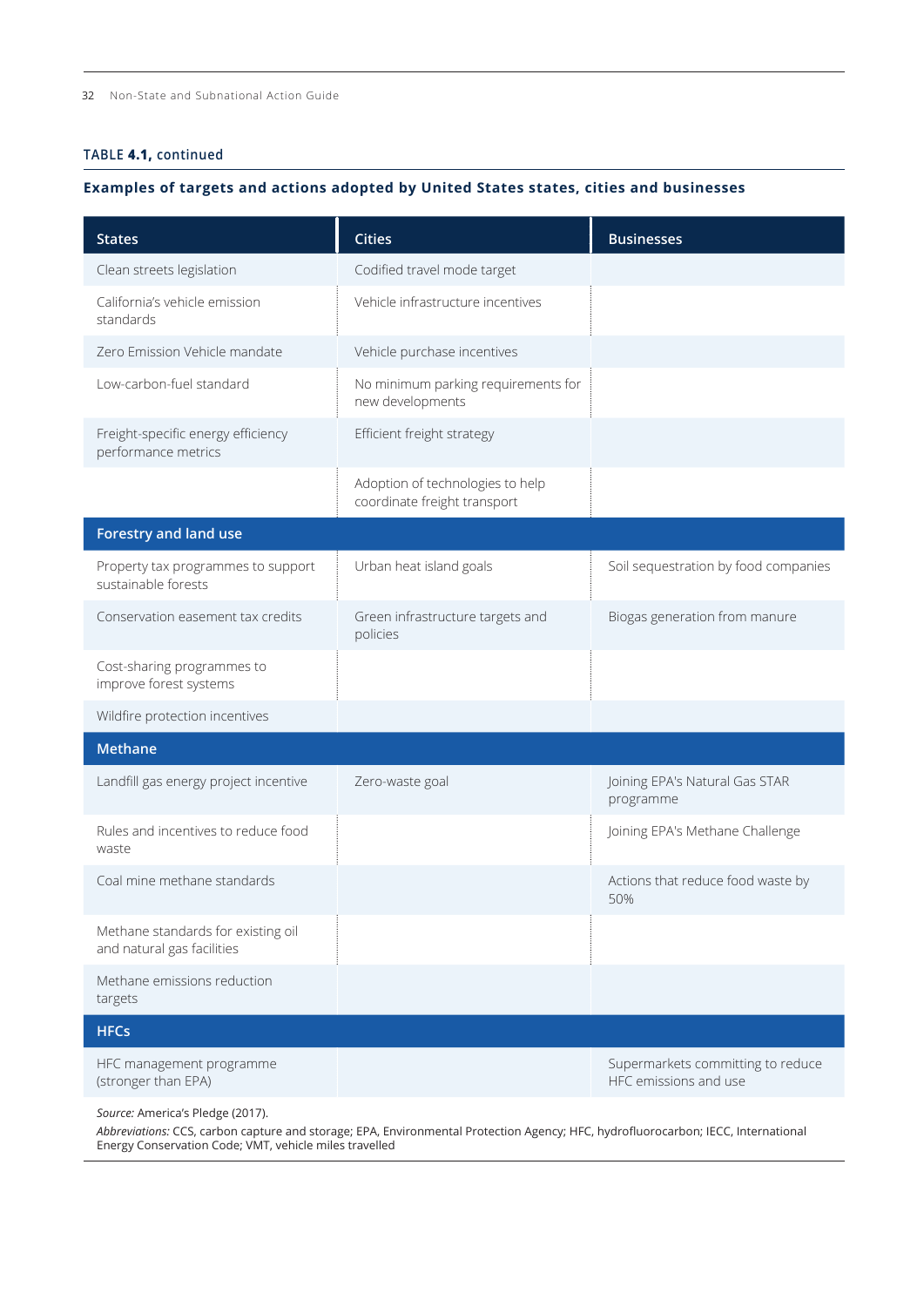Non-state and subnational action types can be broadly categorized into:

- GHG reduction targets (absolute and intensity), which usually do not specify how emissions will be reduced
- sectoral (non-GHG) targets, such as targets for renewable energy or forests
- specific policies, measures and projects to reduce emissions.

Users may want to consider data availability and levels of uncertainty around different actions when deciding which action types to include. Quantitative reduction targets or commitments may have uncertainty relating to their likelihood of being achieved. On the other hand, specific policies, programmes and activities may be more difficult to convert into quantitative GHG reduction outcomes and therefore may involve higher uncertainty.

Actor groups may also differ in terms of the types of actions they undertake. For example, states and regions may have legally binding GHG emissions targets, whereas companies' targets are often not binding and carry more uncertainty. Users may wish to include all types of actions in their assessment, which may increase uncertainty but provide a more comprehensive indication of potential impact. On the other hand, a narrow selection of action types may

reduce uncertainty, but may not provide a full picture of the potential impacts.

Users should also decide whether to include commitments to develop targets in future (as opposed to actions that are already planned or under way). A conservative approach suggests that users should exclude these actions, since no target has been announced yet and it may be difficult to quantify the level of reductions targeted in future. When developing additional scenarios with higher ambition in non-state and subnational actions, users can assume these future targets to be consistent with the NDCs or with national GHG targets. This assumes that eventually all national government targets (including the NDC) would trickle down to the actors at different levels (e.g. cities, businesses). While this may mean a different degree of ambition or target for each actor, the NDC level can be assumed to be the average across all.

Users should also specify whether international cooperative initiatives are included in the assessment ([Figure 4.2](#page-1-0)). Table 4.2 provides some examples of cooperative initiatives, with their sector and geographic focus. Inclusion of international cooperative actions with commitments spanning geographical boundaries may prove challenging, because an accurate disaggregation of impacts by individual countries will depend on information availability. Users may want to include these initiatives for a comprehensive indication of potential

## **TABLE 4.2**

#### **Examples of international cooperative actions**

| Initiative                                                           | Sector              | Region                                   |  |  |
|----------------------------------------------------------------------|---------------------|------------------------------------------|--|--|
| Building Efficiency Accelerator Platform                             | <b>Buildings</b>    | Global                                   |  |  |
| <b>Transport Decarbonization Alliance</b>                            | Transport           | Global                                   |  |  |
| Super-efficient Equipment and Appliance Deployment (SEAD) Initiative | Energy              | Global                                   |  |  |
| United for Efficiency (U4E)                                          | Energy              | Global, focus on<br>developing countries |  |  |
| Africa Renewable Energy Initiative (AREI)                            | Energy              | Africa                                   |  |  |
| Bonn Challenge                                                       | Forestry            | Global                                   |  |  |
| New York Declaration on Forests                                      | Forestry            | Global                                   |  |  |
| Global Methane Initiative                                            | Non-CO <sub>2</sub> | Global                                   |  |  |
| Source: Data-Driven Yale, NewClimate Institute and PBL (2018a).      |                     |                                          |  |  |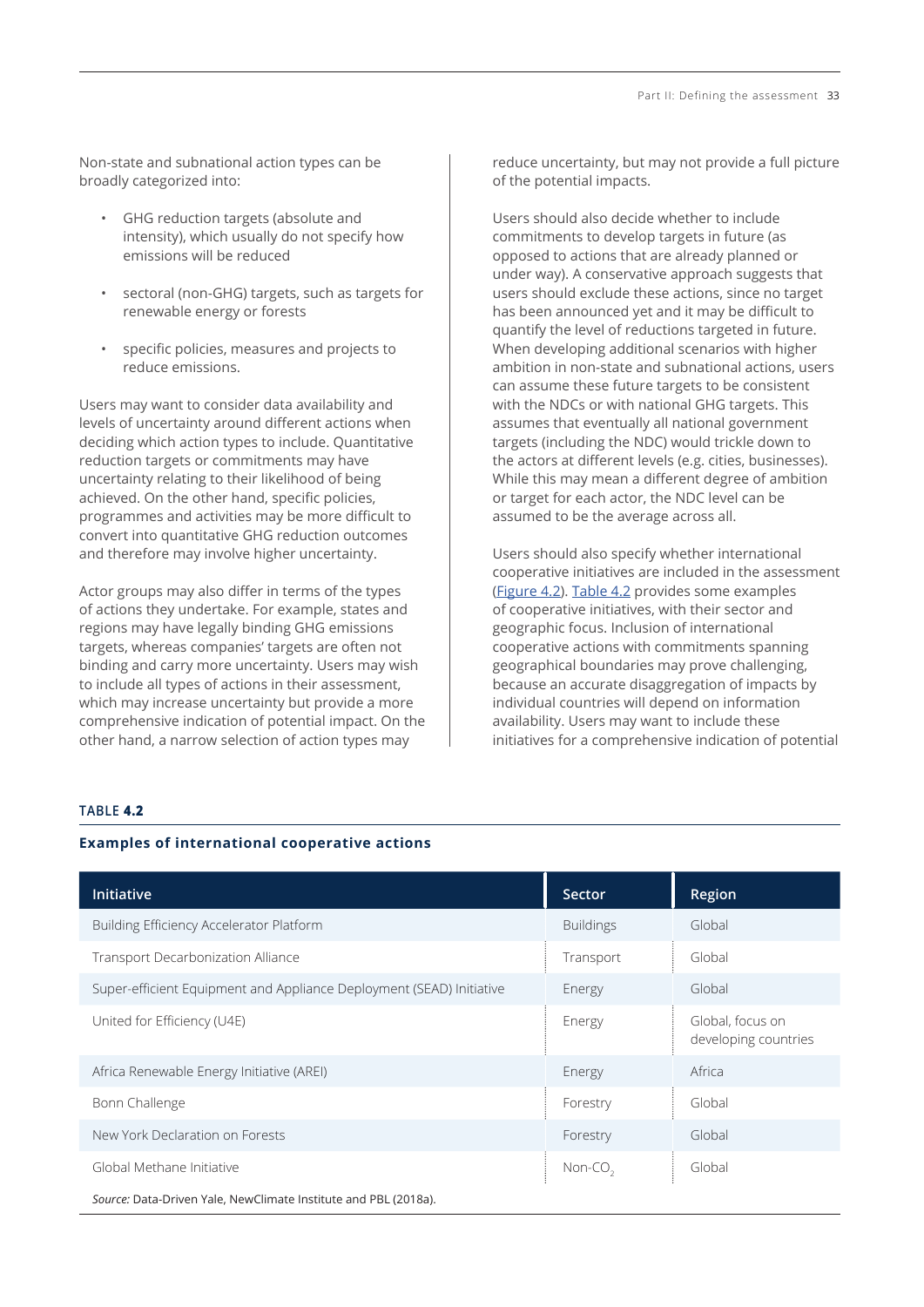impact, or exclude them to minimize uncertainty. Users also need to decide whether to include the overall target of the international cooperative initiative (which may involve ambitious membership goals of many initiatives) or evaluate the current contribution of an initiative (e.g. based on current membership numbers).

Users also need to decide whether to include actions to reduce emissions from sources that are excluded from national totals in inventories (e.g. emissions from international aviation and maritime transport). As these categories generally involve multiple countries, any analysis involving these sectors should be undertaken, and documented, separately from the main assessment.

## **4.4 Choose which GHGs and indirect emissions to include**

Users should also specify the GHGs and types of indirect emissions included within the identified (sub) sector(s) in the assessment ([Figure 4.2](#page-1-0)). Specifying which direct and indirect emissions are included in the assessment is necessary to clearly define the scope of the assessment, and address possible double counting between multiple non-state and subnational actors.

GHGs include carbon dioxide (CO<sub>2</sub>), methane (CH<sub>2</sub>), nitrous oxide (N2O), hydrofluorocarbons (HFCs), perfluorocarbons (PFCs), sulfur hexafluoride (SF $_c$ ) and nitrogen trifluoride (NF.). Users can assess the impacts of non-state and subnational actions on all or a subset of GHGs, depending on data availability.

The definition of direct and indirect emissions is different for businesses and organizations versus cities and subnational regions. A corporate GHG inventory (which applies to organizations of any type, including businesses, government agencies and civil society organizations) classifies emissions according to scopes (scopes 1, 2, and 3): $35$ 

• Scope 1 (direct) emissions are emissions that occur from sources owned or controlled by the company – for example, emissions from stationary fuel combustion, mobile fuel combustion in company-owned vehicles, and process-related emissions such as from calcination in the cement industry.

Indirect emissions are a consequence of the company's activities but occur at sources not owned or controlled by the company. These are divided into scope 2 and scope 3 emissions:

- Scope 2 emissions are indirect emissions resulting from the use of purchased electricity, heat or steam.
- Scope 3 emissions are all other indirect emissions that occur in the company's value chain (e.g. purchased goods and services, outsourced transportation, use of sold products).

In the context of a city or subnational GHG inventory, the *Global Protocol for Community-Scale Greenhouse Gas Emission Inventories* classifies emissions into scopes relative to the city or subnational geopolitical boundary:<sup>36</sup>

- Scope 1 emissions are emissions from sources located within the city or subnational boundary.
- Scope 2 emissions are emissions occurring as a consequence of the use of grid-supplied electricity, heat, steam and/or cooling within the city or subnational boundary.
- Scope 3 emissions are all other emissions that occur outside the city or subnational boundary as a result of activities taking place within the city or subnational boundary.

One company's scope 2 or 3 emissions are another company's scope 1 emissions, while one city's scope 2 or 3 emissions are another city's scope 1 emissions. Scope 1 emissions of a business located within a city are also the scope 1 emissions of that city. The Greenhouse Gas Protocol provides several resources on calculating sector-specific emissions and developing GHG emissions inventories for industries, as well as subnational entities such as cities.<sup>37</sup>

In contrast to non-state and subnational inventories, national GHG inventories categorize emissions by source. For example, emissions from fossil fuel combustion across sectors (e.g. the cement, iron

<sup>&</sup>lt;sup>36</sup> Adapted from WRI, C40 and ICLEI (2014).

<sup>&</sup>lt;sup>37</sup> See the Greenhouse Gas Protocol website [\(www.ghgprotocol.org](http://www.ghgprotocol.org)) for these resources. The website has relevant standards, guidance and sector-specific calculation tools, along with online training resources.

<sup>&</sup>lt;sup>35</sup> WRI and WBCSD (2004).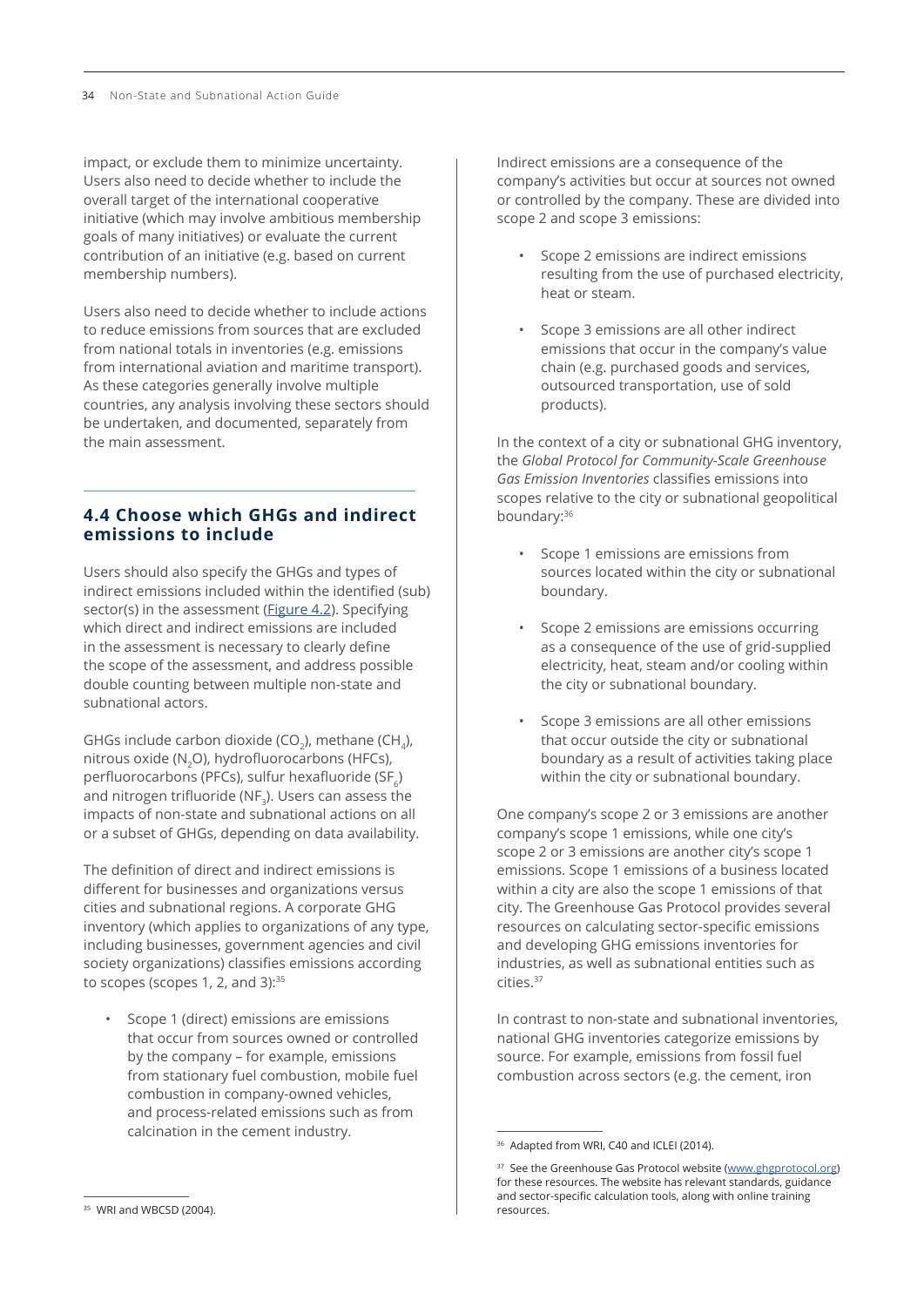and steel, and aluminium sectors) are listed under a single category. Similarly, industrial process emissions are aggregated and reported in a single category, although disaggregated totals are often available for process emissions from major emitting industries (e.g. cement, and iron and steel). Therefore, emissions from purchased electricity used in the iron and steel industry are accounted for under electricity generation in national inventories, whereas the iron and steel company will account for these as scope 2 emissions.

Actions can target direct emissions (e.g. targets for sources occurring within a city's geographic boundary) as well as indirect emissions (e.g. scope 2 emissions sources). Direct emissions are presumed to be accounted for, but users should specify whether and which indirect emissions will be included in the assessment. Where scope 2 emissions are targeted by chosen actions, users should include them in their assessment boundary (e.g. companies targeting their scope 2 emissions; cities and states aiming to increase the share of renewables in their jurisdictions, which would impact their scope 2 emissions). Inclusion of indirect emissions is likely to result in potential overlaps and double counting that should be carefully addressed when aggregating impacts. Accounting for these overlaps also requires reliable, geographically resolved data on baseline emissions or action-specific activity data (e.g. MWh of electricity consumption) for all actors included in the assessment. In general, users should be conservative and avoid overestimating the aggregated impacts from non-state and subnational actions, while accounting for overlaps and possible double counting by different actor groups. Users may decide whether to address scope 3 emissions depending on availability of data to estimate impact while taking account of overlaps.

The India corporate actions assessment included scope 1 and scope 2 emissions in the analysis. Relevant data were available because companies had annual data on scope 2 emissions in their inventories, and their GHG targets included both scopes.

Differences in emissions accounting across different actors (e.g. nations, cities, companies) also present a challenge. For the sake of simplicity, this guide suggests following the IPCC categories, which list GHG emissions by (direct) sources of emissions and removals by sinks ([Figure 4.3](#page-2-0)).<sup>38</sup> but carefully considering the effect of mitigation actions on

reducing electricity use and related (indirect) emissions. For example, international cooperative initiatives from companies in the waste sector should be accounted for in the waste sector, while any effect these actions may have on electricity generation should be accounted for in the energy supply sector.

[Box 4](#page-8-0).1 illustrates how to define the assessment boundary using some hypothetical examples.

# **4.5 Specify the assessment period**

It is a *key recommendation* to specify the assessment period. If the objective is to understand the expected contribution of the policy or action towards achieving a country's NDC, it may be appropriate to align the assessment period with the NDC implementation period (e.g. ending in 2030). To align with longerterm trends and planning, users may select a longer assessment period, such as 2050, or consider aligning with the requirements for reporting GHG emissions and removals projections under the enhanced transparency framework of the Paris Agreement.<sup>39</sup> Users should also consider whether it will be useful to understand the assessment results only for the end year or also for interim years. For adequate comparison and aggregation, users will need to harmonize the time periods for assessment of non-state and subnational actions with the assessment period for national targets (further discussed in Section 8.1).

<sup>&</sup>lt;sup>39</sup> Under the enhanced transparency framework, GHG emissions and removals projections are required to begin from the most recent year in the country's national inventory report and extend at least 15 years beyond the next year ending in zero or five (UNFCCC 2018).

<sup>38</sup> IPCC (2006).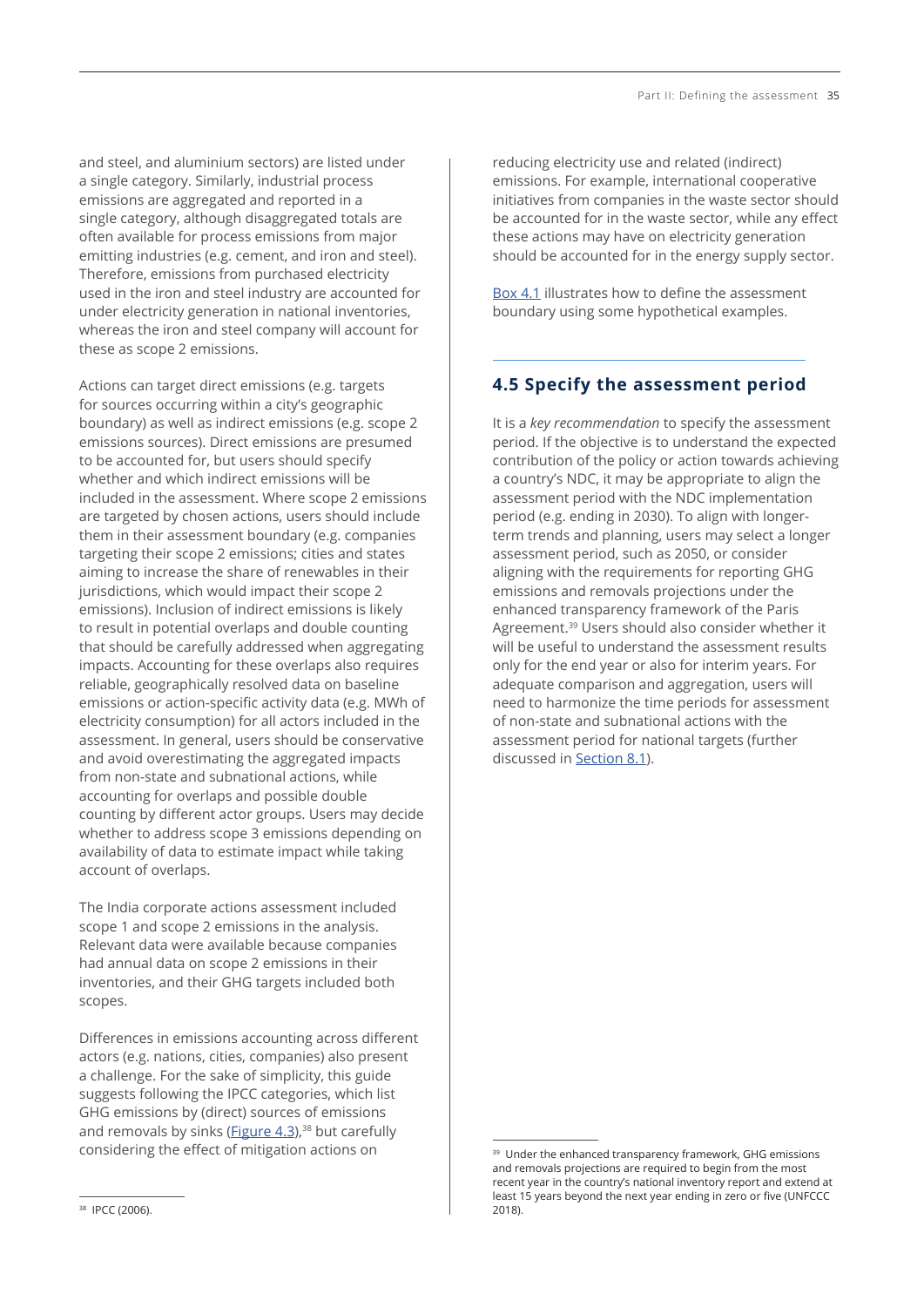### <span id="page-8-0"></span>**BOX 4.1**

#### **Hypothetical examples of determining assessment boundary based on objectives**

Example 1: The assessment objective is to identify, quantify and integrate the impact of non-state and subnational actions to revise overall national emissions projections for 2030. In this instance, users should go through the steps for all relevant sectors and subsectors identified in the 2006 IPCC Guidelines for National Greenhouse Gas Inventories. See the proposed stepwise approach marked in green below.

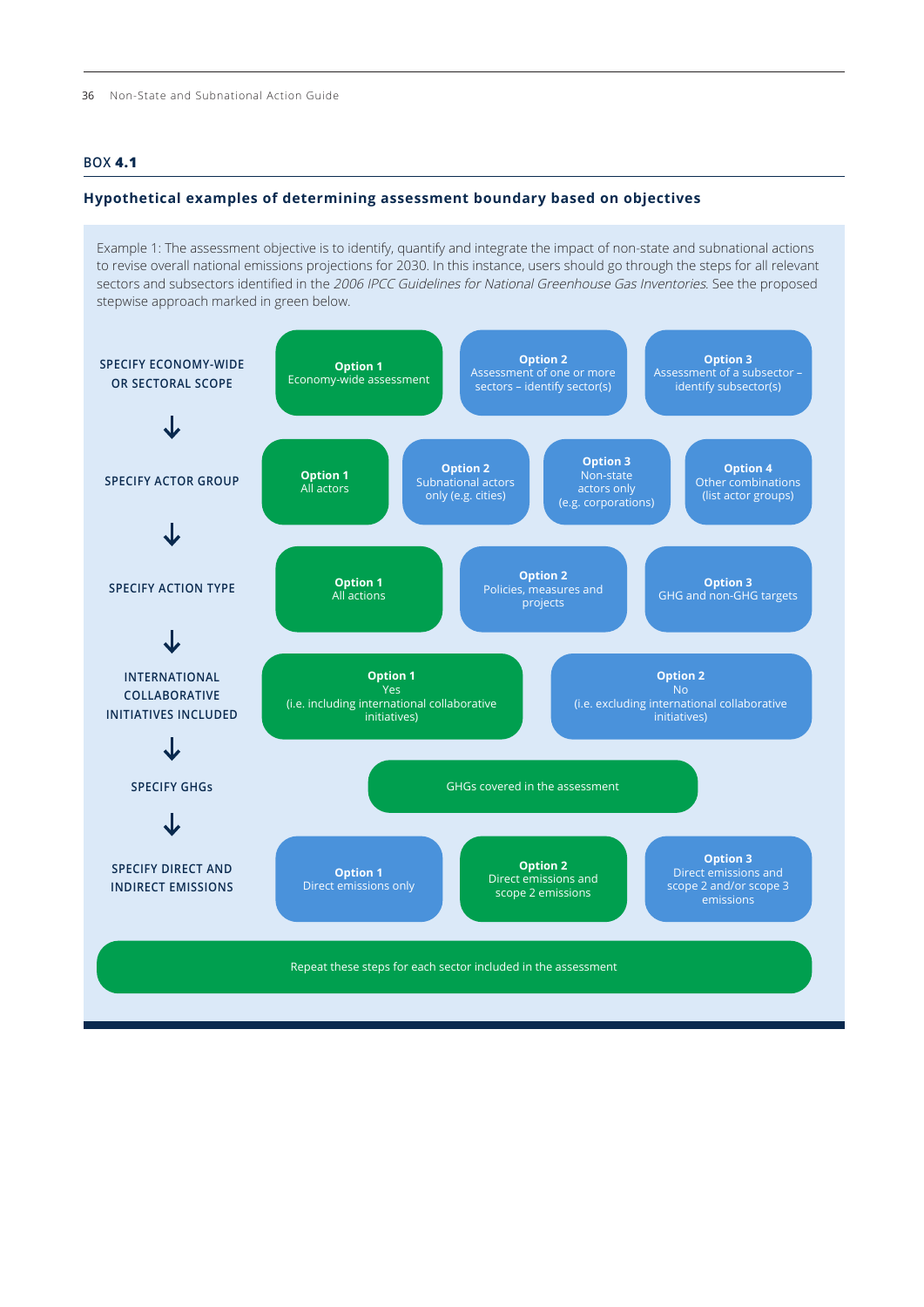#### **BOX 4.1, continued**

#### **Hypothetical examples of determining assessment boundary based on objectives**

Example 2: The assessment objective is to identify, quantify and integrate the impact of non-state and subnational actions when designing a roadmap to decarbonize the national transport sector by 2050. Here, users should apply the steps for the transport sector (direct emissions) and the energy supply sector (indirect emissions resulting from the production of electricity consumed by electric vehicles). See the proposed stepwise approach marked in green below.